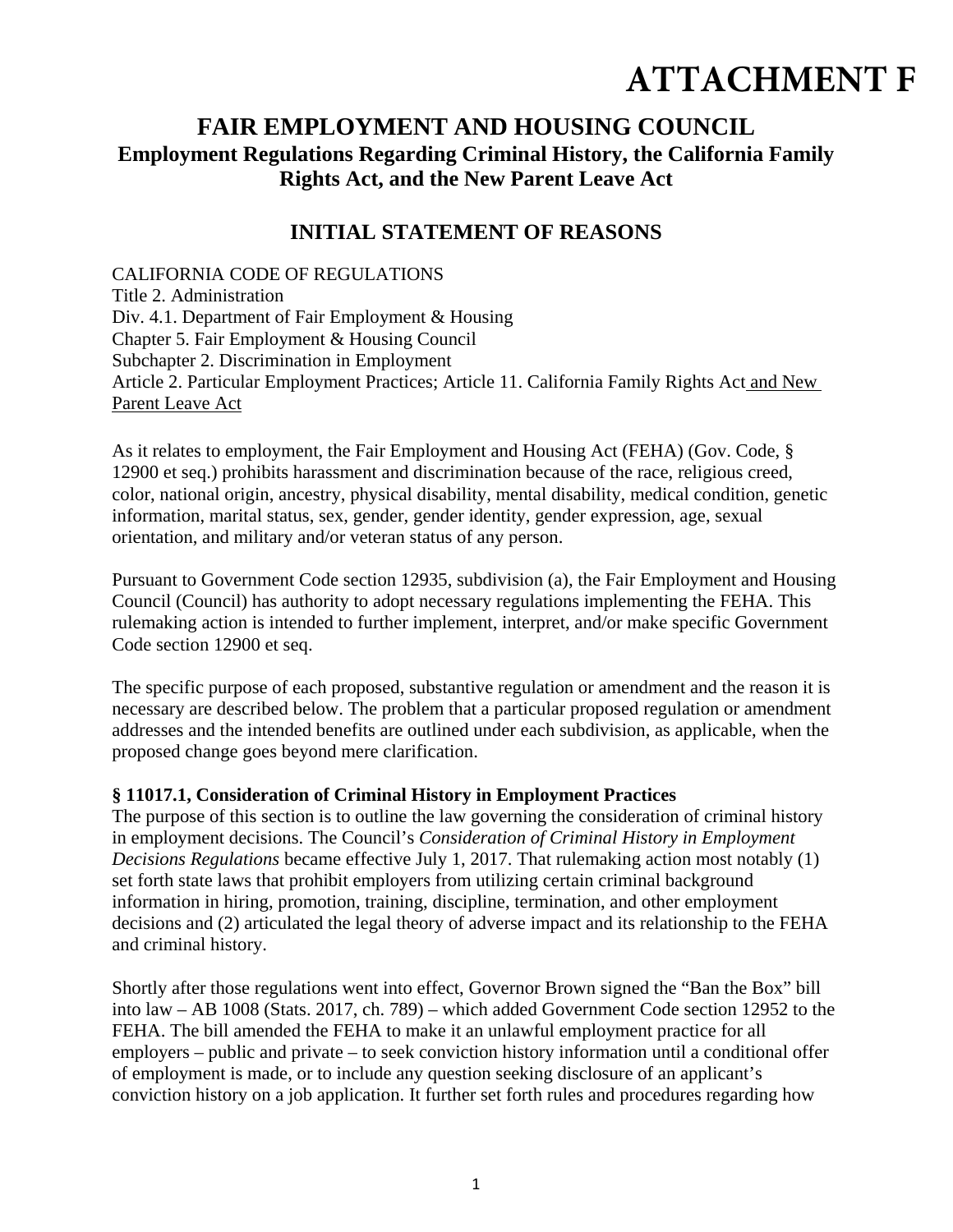employers may consider conviction history, how employers must notify applicants whose conditional offers of employment are being rejected because of conviction history, and how job applicants may respond to the employment denial by providing evidence of rehabilitation or mitigating circumstances. The amendments to section 11017.1 of the regulations primarily reiterate AB 1008's mandates, which represent a broader prohibition on the use of applicants' criminal history than the preexisting regulations.

#### **§ 11017.1, subd. (a) Criminal History before a Conditional Offer of Employment is Made**

The Council proposes to (1) reiterate that employers are prohibited from inquiring into, considering, distributing, or disseminating information related to the criminal history of an applicant until after they have made a conditional offer of employment to an applicant and (2) outline the exceptions to that rule. This consolidates Government Code section 12952, subdivisions (a)(1)-(2) and (d). This addition is necessary to clarify the scope of the law. It does not alter any rights or change existing law.

#### **§ 11017.1, subd. (b) Consideration of Criminal History after a Conditional Offer of Employment Has Been Made**

The Council proposes to enumerate the types of criminal history that California employers are prohibited from considering, distributing, or disseminating both after a conditional offer has been made and in any other subsequent employment decisions. This consolidates Government Code section 12952, subdivision (a)(3), with pre-existing subdivisions (b),  $(c)(2)$ , and  $(c)(3)$  of the regulations. (Subdivision (c)(1) was rendered moot by AB 1008 because the bill deleted Labor Code section 432.9, which pertained to public employers, since Government Code 12952 applies to both public and private employers.) This addition is necessary to elaborate upon the statute and to clarify its scope. The Council added reference to the Los Angeles Municipal Code to give a more complete picture of relevant local laws. This subdivision does not alter any rights or change existing law.

#### **§ 11017.1, subd. (c)(1) Requirements Where an Employer Intends to Deny an Applicant the Employment Conditionally Offered Because of the Applicant's Conviction History: Direct and Adverse Relationship with Specific Duties of the Job**

The Council proposes to add the standard and factors that employers must use when they intend to deny an applicant the employment position they were conditionally offered based solely or in part on the applicant's conviction history. This is derived from Government Code section 12952, subdivision  $(c)(1)$ , and makes clear that the direct and adverse relationship standard in the statute is the same as the disparate impact standard for business necessity in pre-existing subdivision (e) of this section of the regulations. The subdivision as a whole is necessary for a complete rendering of the statute. The addition is necessary to make clear that both AB 1008's "direct and adverse relationship" standard and the "job-related and consistent with business necessity" prong of the disparate impact analysis outlined in subdivision (f) of this section require the same degree of nexus between the conviction history and the job position as evidenced by their mutual use of the same *Green v. Missouri Pac. R.R. Co.* (8th Cir.1975) 523 F.2d 1290 factors. This helps provide clarity to employers that they will not be held subject to two different standards when considering whether to rescind a conditional job offer due to an applicant's conviction history.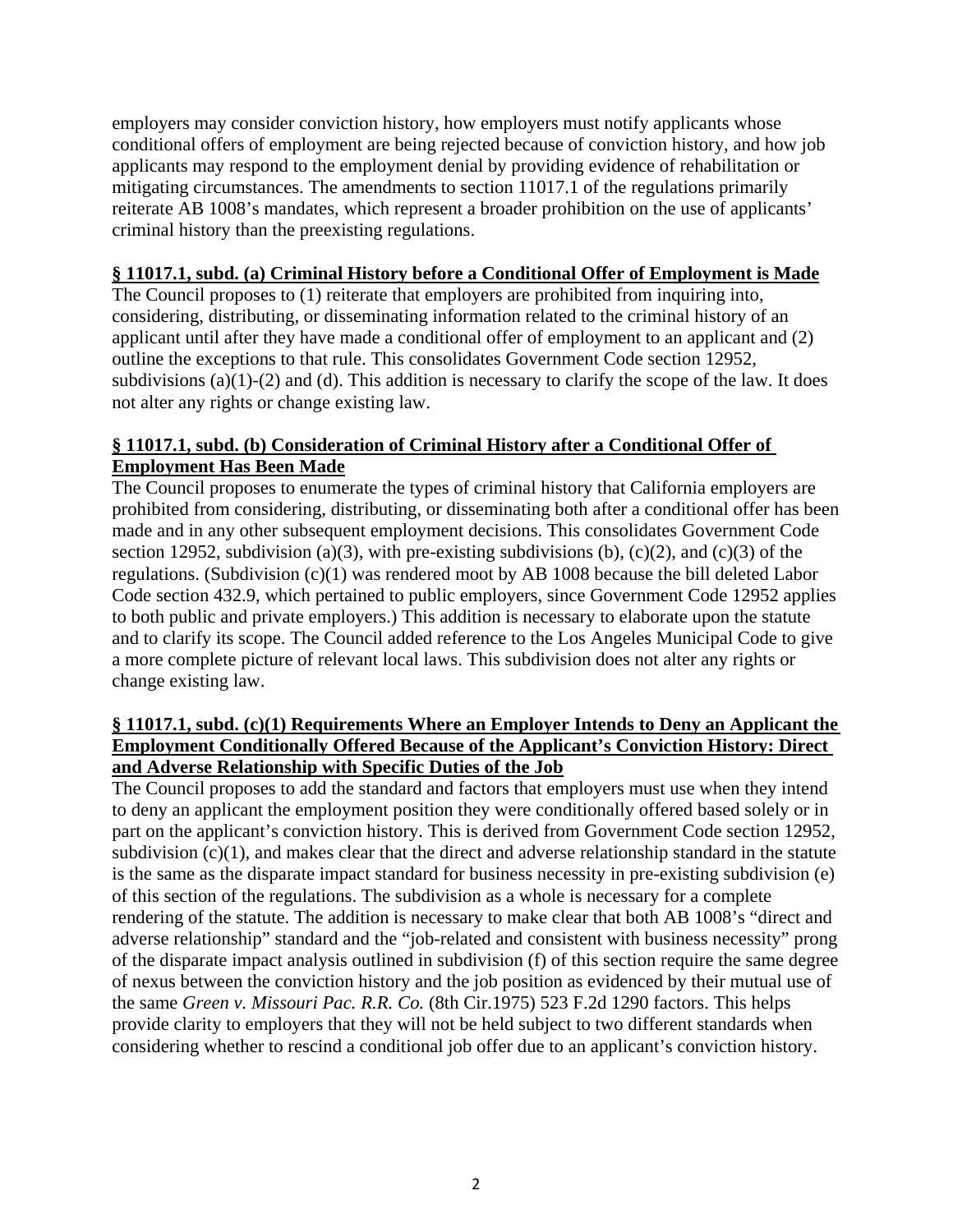#### **§ 11017.1, subd. (c)(2) Requirements Where an Employer Intends to Deny an Applicant the Employment Conditionally Offered Because of the Applicant's Conviction History: Written Notice that Conviction History is Disqualifying**

The Council proposes to specify what an employer must include in a written notice when it makes a preliminary decision after conducting an individualized assessment that an applicant's conviction history disqualifies the applicant from the employment that was conditionally offered. This is derived from Government Code section 12952, subdivision (c)(2)-(3), and is necessary for a complete rendering of the statute. The Council added one component that is not in the statute: how to calculate the minimum of five days that applicants have to respond to an employer's written notice. This mirrors the calculation described in California Code of Civil Procedure section 1013 and is necessary to avoid disputes over the meaning of the statute's potentially ambiguous use of "five business days."

#### **§ 11017.1, subd. (c)(3) Requirements Where an Employer Intends to Deny an Applicant the Employment Conditionally Offered Because of the Applicant's Conviction History: Consideration of Applicant's Submitted Information and Written Notice to Rescind Offer**

The Council proposes to specify what employers must include, after considering information submitted by an applicant, in a written notice notifying an applicant of a final decision to rescind the conditional offer of employment and deny an application based solely or in part on the applicant's conviction history. This is derived from Government Code section 12952, subdivision  $(c)(4)-(5)$ , and is necessary for a complete rendering of the statute.

## **§ 11017.1, subd. (d) Disparate Treatment**

The Council proposes to move pre-existing subdivision (h) to subdivision (d) to enhance the readability of the regulations since disparate treatment follows naturally from a discussion of AB 1008, particularly AB 1008's incorporation of an individualized assessment requirement. The text of the regulation is the same.

## **§ 11017.1, subds. (e)-(h) Adverse Impact**

The Council proposes to maintain the adverse impact subdivisions of the regulations that were promulgated last year. The Council's only proposed amendments are to make clear that ban-thebox and adverse impact implicate different analyses and to delete any parts that were rendered superfluous by AB 1008, namely its incorporation of a mandatory individualized assessment from subdivision (f).

## **Article 11, California Family Rights Act and New Parent Leave Act**

The Council proposes to change the title of Article 11 from "California Family Rights Act" to "California Family Rights Act and New Parent Leave Act" to better identify its contents. This is not a substantive change. This change is necessary to implement SB 63 (Stats. 2017, ch. 686), which added the New Parent Leave Act (NPLA) to the FEHA in Government Code section 12945.6, which the Council proposes to add to the reference note at the end of each section in Article 11. The Council also proposes to make the regulations gender-neutral, a non-substantive change that implements AB 1556 (Stats. 2017, ch. 799).

The FEHA contains two major categories of family leave provisions: the California Family Rights Act (CFRA) (Gov. Code, § 12945.2) and NPLA (Gov. Code, § 12945.6). CFRA requires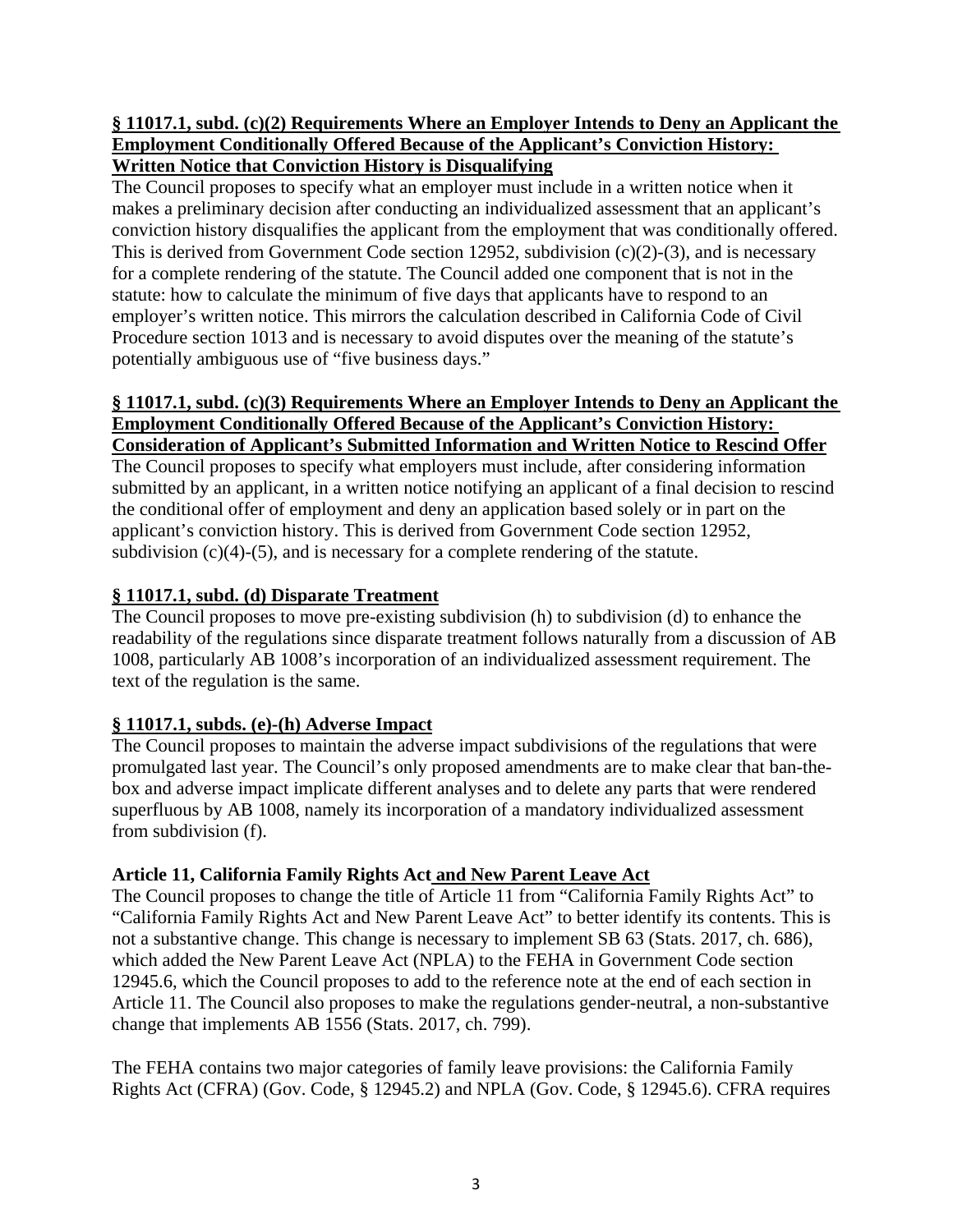private employers of at least 50 employees and all public employers in California to provide employees up to 12 weeks of unpaid leave in a 12-month period for the employee's own serious health condition, the serious health condition of certain family members, or for baby bonding after the birth or placement of a child for adoption or foster care.

NPLA partially expands the baby bonding component of this entitlement by making it an unlawful employment practice for an employer of 20-49 employees to refuse to allow an eligible employee to take up to 12 weeks of job-protected parental leave to bond with a new child within one year of the child's birth, adoption, or foster care placement. Like CFRA, NPLA also prohibits an employer from refusing to maintain and pay for coverage under a group health plan during the duration of the leave or retaliating against an employee for exercising their NPLA rights.

Government Code section 12945.6, subdivision (j), mandates the following: "To the extent that state regulations interpreting … [CFRA] … are within the scope of, and not inconsistent with this section or with other state law, including the California Constitution, the council shall incorporate those regulations by reference to govern leave under this section."

## **§ 11087, Definitions**

The purpose of the entire definitions section is to give meaning to technical terms defined throughout CFRA and NPLA and the implementing regulations, and to provide guidance when there is no other applicable section of the regulations.

#### **§ 11087, subds. (d)-(e) "Covered employer" and "Eligible employee"**

The Council proposes to clarify that the threshold number of employees for NPLA leave is 20 while the threshold for CFRA leave is 50. This clarification is necessary to delineate a key jurisdictional difference between the two types of leave. While most of the existing regulations in Article 11 apply to NPLA as written, these subdivisions explicitly stated a CFRA-only requirement (50 employees), so it is important to explain the difference here by referring to NPLA's requirement of 20, not 50, employees.

#### **§ 11087, subd. (o) "NPLA"**

The Council proposes to add this subdivision which states the acronym for New Parent Leave Act and that the regulations governing CFRA also govern NPLA unless stated otherwise. This subdivision is necessary to avoid needing to repeat "New Parent Leave Act" and to fulfill the statutory mandate of Government Code section 12945.6, subdivision (j).

#### **§ 11089, Right to Reinstatement: Guarantee of Reinstatement; Refusal to Reinstate; Permissible Defenses**

The purpose of section 11089 is to implement reinstatement rights and outline defenses under CFRA and NPLA.

#### **§ 11089, subds. (d)(2) and (d)(2)(H) Key Employee Defense**

The Council proposes to specify that CFRA's key employee defense does not apply to NPLA. This is necessary to clarify and delineate a significant difference between the two laws. Subdivision (r) of CFRA outlines the key employee defense that is fleshed out in section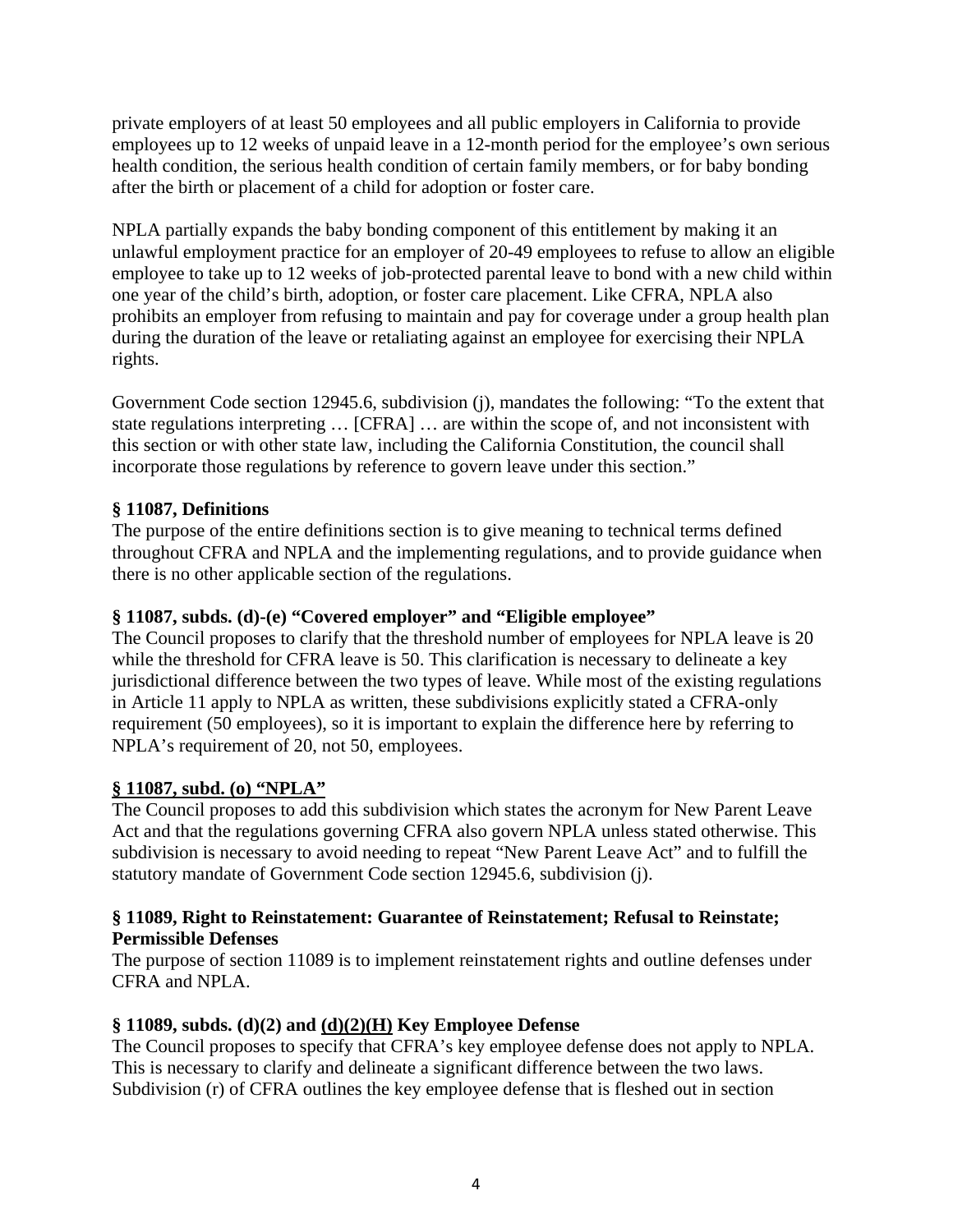11089(d)(2) of the regulations whereby an employer can refuse to reinstate a "key" employee from CFRA leave to the employee's same or comparable position if certain criteria are met. The otherwise parallel NPLA does not contain that same provision, so it is necessary to amend the key employee subdivisions of the regulations to state that NPLA does not have a key employee provision since the CFRA regulations would otherwise be applicable to NPLA per Government Code section 12945.6, subdivision (j).

#### **§ 11092, Terms of CFRA Leave**

The purpose of this section is to specify employers' and employees' rights and responsibilities during and immediately following CFRA and NPLA leave.

#### **§ 11092, subd. (b)(1) Use of Accrued Paid Time Off During Leave**

The Council proposes to specify that an employer does not have the right to require an employee to use accrued paid time off during an otherwise unpaid portion of a NPLA leave, though an employee may elect to do so. This is necessary to clarify and delineate a significant difference between the two laws. Subdivision (e) of CFRA permits employers to require employees to use any accrued vacation time or other paid accrued time off that the employee is eligible to take during the otherwise unpaid portion of the CFRA leave. The otherwise parallel NPLA does not contain that same provision, so it is necessary to amend the mandated use of accrued vacation time or other paid accrued time off subdivision of the regulations to state that NPLA does not have that same provision since the CFRA regulations would otherwise be applicable to NPLA per Government Code section 12945.6, subdivision (j).

#### **§ 11093, Relationship between CFRA Leave and Pregnancy Disability Leave; Relationship between CFRA Leave and Non-Pregnancy Related Disability Leave; Relationship between CFRA Leave and NPLA Leave**

The purpose of this section is to explain the relationship between CFRA leave and other leave entitlements under FEHA. The Council proposes to change the title to better reflect the addition of NPLA.

#### **§ 11093, subd. (f) Relationship Between CFRA Leave, FMLA Leave, and NPLA Leave**

The Council proposes to add this subdivision to explain the relationship between CFRA leave, FMLA leave (the federal analog to CFRA), and NPLA leave, namely that while the first two typically run concurrently, NPLA is a separate and distinct entitlement only available to employees of employers with 20-49 employees or to employees of larger employers who are employed at a location where there are between 20-49 employees of the employer within 75 miles of their workplace. The NPLA statute states that fact in a more roundabout manner in subdivision (c): "This section shall not apply to an employee who is subject to both Section 12945.2 and the federal Family and Medical Leave Act of 1993." The addition of subdivision (f) to section 11093 of the regulations is necessary to clarify that the fact that NPLA does "not apply to an employee who is subject to both Section 12945.2 and the federal Family and Medical Leave Act of 1993" is tantamount to NPLA only being applicable to employees of employers with 20-49 employees and who are therefore not CFRA- or FMLA-eligible and to clarify that employers do not have to provide both NPLA leave and "baby bonding" leave under CFRA to the same employee.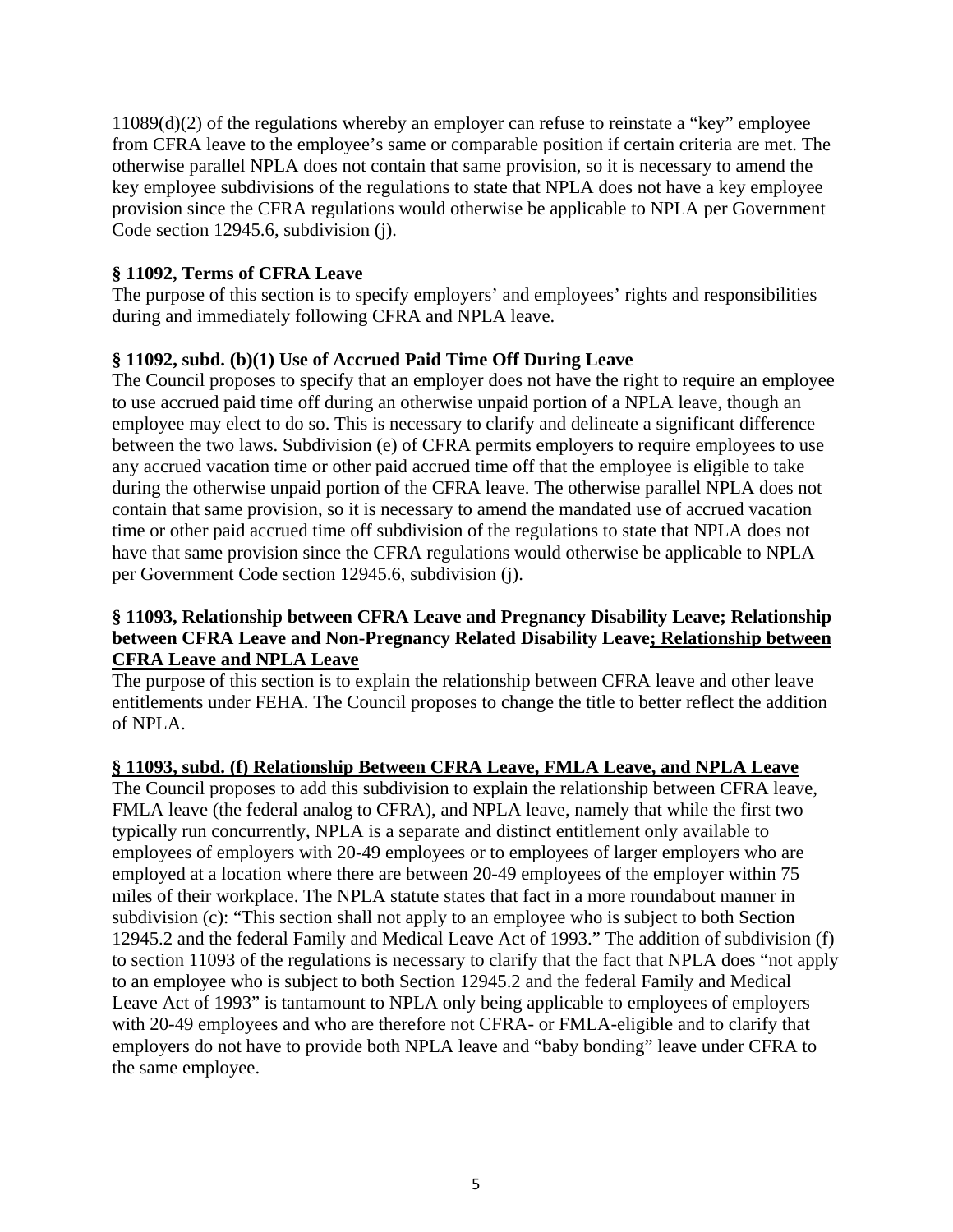## **§ 11094, Retaliation and Protection from Interference with CFRA and NPLA Rights**

The purpose of this section is to implement CFRA and NPLA's prohibition against retaliation and interference with CFRA and NPLA rights, including their unlawful waiver. The Council amended the title for clarity.

#### **§ 11094, subd. (a)(1) Avoiding CFRA and NPLA through Workforce Allocation**

The Council proposes to clarify that the threshold number of employees for NPLA leave is 20 while the threshold for CFRA leave is 50. This clarification is necessary to delineate a key jurisdictional difference between the two types of leave. While most of the existing regulations in Article 11 apply to NPLA as written, this subdivision explicitly stated a CFRA-only requirement (50 employees), so it is important to explain the difference here by referring to NPLA's requirement of 20, not 50, employees.

#### **§ 11094, subd. (e) Laws Prohibiting Retaliation in Addition to CFRA**

The Council proposes to clarify that, like CFRA and FEHA, NPLA prohibits retaliation. This implements subdivision (h) of NPLA – "It shall be an unlawful employment practice for an employer to interfere with, restrain, or deny the exercise of, or the attempt to exercise, any right provided under this section." This clarification is necessary because while subdivision (j) of NPLA describes the applicability of CFRA regulations to NPLA, this particular subdivision of the regulations is structured in a manner that would require NPLA to be explicitly listed in order to maintain parallel construction and ultimately ensure that there is an NPLA retaliation cause of action.

#### **§ 11095, Notice of CFRA and NPLA Rights and Obligations**

The purpose of this section is to specify employers' notice requirements in order to ensure that employees receive the information necessary to exercise their CFRA and NPLA rights. The Council amended the title for clarity.

#### **§ 11095, subd. (d) Text of Notice**

Within the notice entitled "FAMILY CARE AND MEDICAL LEAVE AND PREGNANCY DISABILITY LEAVE," the Council proposes to add NPLA leave, particularly by clarifying that the threshold number of employees for NPLA leave is 20 while the threshold for CFRA leave is 50. This is necessary to integrate NPLA into the existing notice and delineate a key jurisdictional difference between the two types of leave.

## **TECHNICAL, THEORETICAL, OR EMPIRICAL STUDIES, REPORTS, OR DOCUMENTS**

The Council did not rely upon any technical, theoretical or empirical studies, reports, or documents in proposing the adoption of these regulations.

#### **REASONABLE ALTERNATIVES TO THE REGULATION AND THE AGENCY'S REASONS FOR REJECTING THOSE ALTERNATIVES**

The Council has determined that no reasonable alternative it considered, or that was otherwise